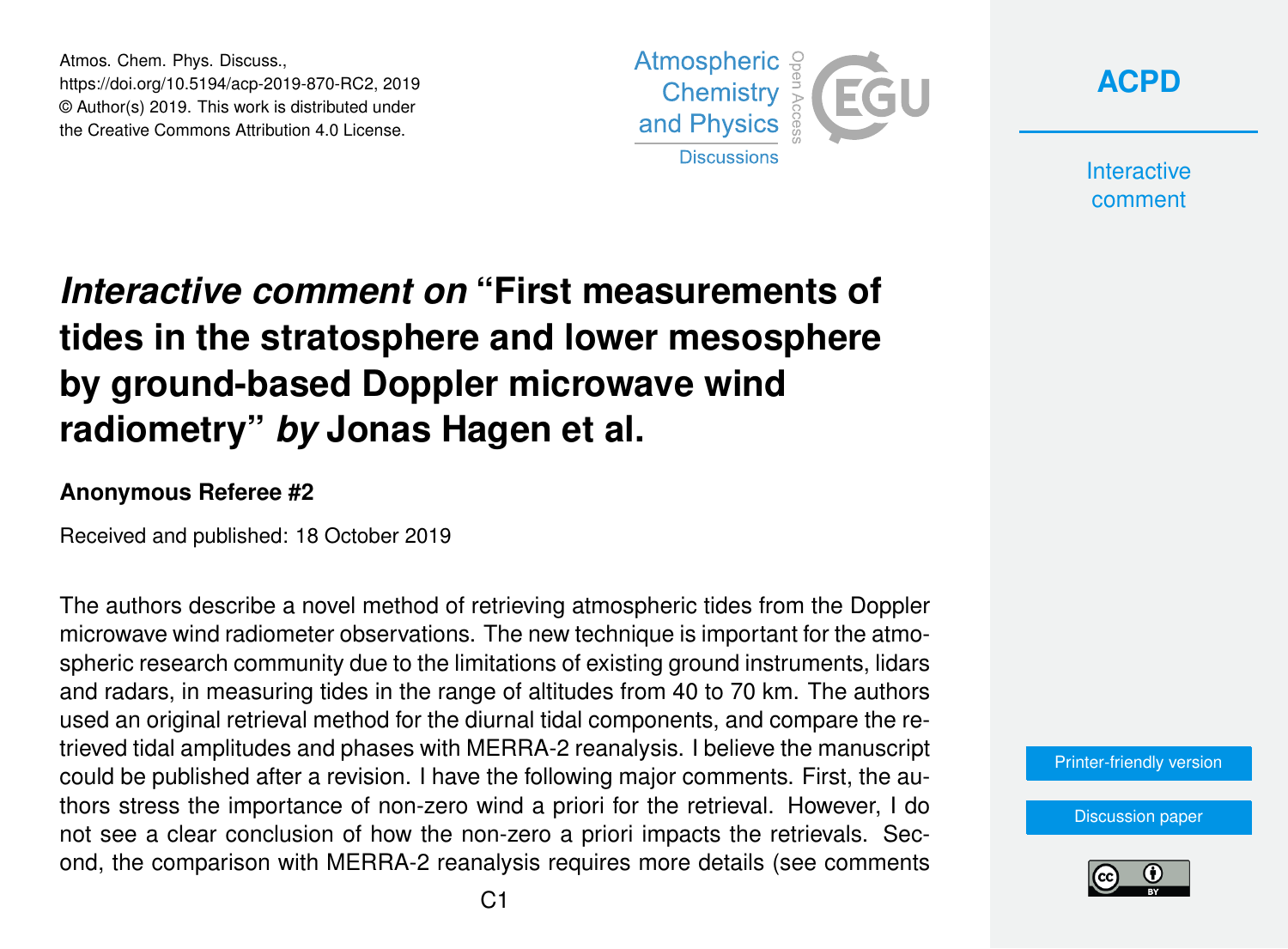below). Third, the authors should comment on the applicability/limitations of radiometer observations for the retrievals of shorter period tides (semidiurnal, etc.) and other oscillations. More specific comments are below.

Page 1

Line 3: "up to the thermosphere" would be more relevant.

Line 4: "they are gravity waves" is confusing. Perhaps "planetary scale" or "global scale gravity waves", to distinguish from small scale gravity waves?

Line 4: Satellite techniques also measure wind fields associated with tides, though under certain limitations, please clarify.

Page 2

Lines 9-10: This statement does not reflect the current state of knowledge. Various methods have been utilized to extract short-term variability of tides from satellite observations. A good overview of these methods is given by Ortland, JGR, 2017, doi:10.1002/2016JD025573.

Line 21: RMR lidars can measure winds as well as temperatures in upper stratosphere / lower mesosphere. I assume the authors mean that lidars are not particularly suitable to study tidal oscillations. This needs to be clarified.

### Page 3

Line 3-4: This sentence is out of place and should be (re)moved. The radiometer should be introduced first.

Page 5

Line 24-33: I believe this method of tidal decomposition has been applied before, also by the authors of this study, e.g., Stober et al., 2017; McCormack et al., 2017. References to the earlier works are needed.

# **[ACPD](https://www.atmos-chem-phys-discuss.net/)**

**Interactive** comment

[Printer-friendly version](https://www.atmos-chem-phys-discuss.net/acp-2019-870/acp-2019-870-RC2-print.pdf)

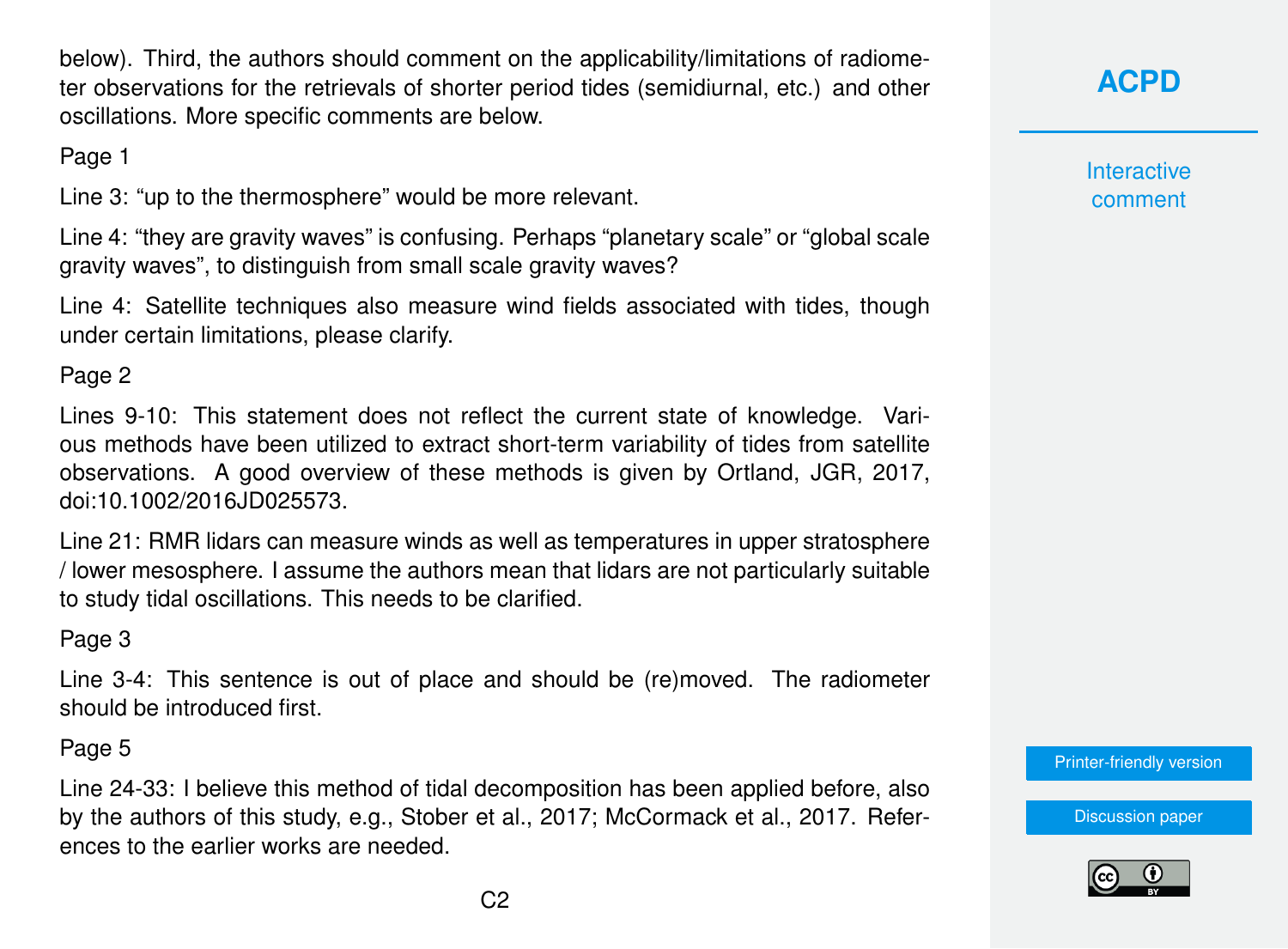Page 6

Line 7-9: This needs to be further discussed. Basically this requires some stationarity, both in tidal amplitude and in phase. Perhaps the limitations of retrievals should be also discussed in the Summary section.

Line 31: I am not sure if the chosen interval for Andenes campaign satisfies the proposed criteria. Stronger planetary wave activity starts already in early November.

#### Page 7

Line 10-11: I do not I understand the term "composite" here. Do the authors refer to superposed epoch analysis? If they simply refer to complementing WIRA-C with MERRA-2 data, it is better to avoid the "composite" term. More importantly, the authors should detail how the WIRA-C data are complemented with MERRA-2. The representation in Fig. 1 is not clear. When the hatched area goes to higher altitudes (e.g., in meridional winds) – does this correspond to gaps in the WIRA-C dataset?

Line 17 and Fig. 2: The text says "approx. 53 km" but the Fig.2 capture says "approx. 52 km".

Line 31-32 and Fig.3-4: Fig.3 shows, the short term variability is not at all reflected in the reanalysis. From Fig. 4 we can see that the original and smoothed reanalysis show very similar mean behavior (which is not surprising). How would Fig. 3 look if the non-smoothed MERRA-2 reanalysis is analyzed?

#### Page 8

Line 14-15 and Fig. 4 a-b: It is surprising to see good mean agreement in zonal component behavior, but poor agreement in meridional above 55 km. Would be useful if the authors add a plot of phase differences between zonal and meridional components as a function of altitude, similar to Fig. 4b, but only the phase differences.

Line 16: Again a mismatch: the text says 55 km altitude and the figure capture says 53

## **[ACPD](https://www.atmos-chem-phys-discuss.net/)**

**Interactive** comment

[Printer-friendly version](https://www.atmos-chem-phys-discuss.net/acp-2019-870/acp-2019-870-RC2-print.pdf)